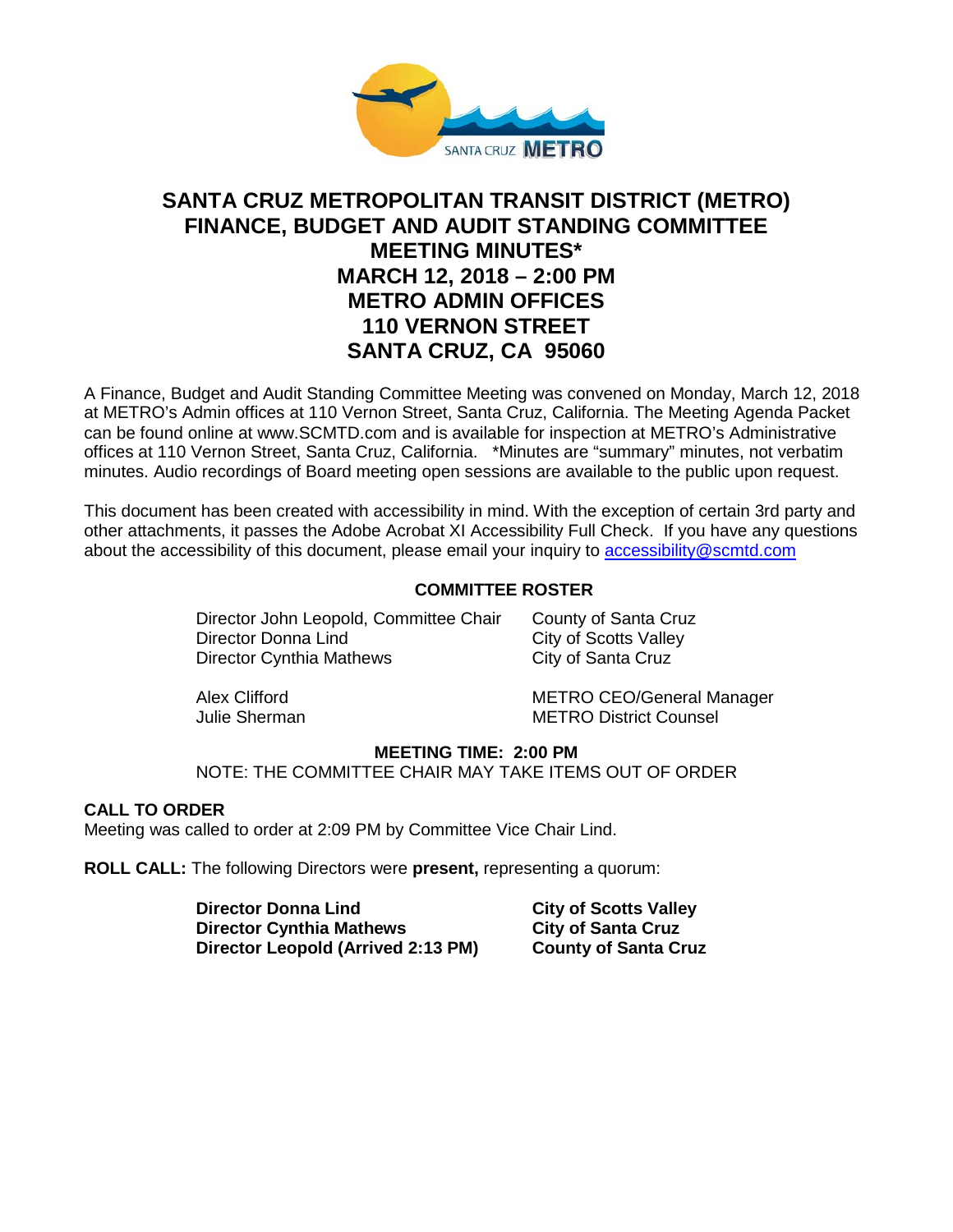Finance, Budget and Audit Standing Committee Meeting Minutes March 12, 2018 Page 2 of 3

METRO EMPLOYEES AND MEMBERS OF THE PUBLIC WHO VOLUNTARILY INDICATED THEY WERE PRESENT (IN ALPHABETICAL ORDER) THROUGH A SIGN IN SHEET OR VERBAL INTRODUCTION WERE:

Ciro Aguirre, METRO Angela Aitken, METRO Debbie Kinslow, METRO

Lorraine Bayer, METRO Barrow Emerson, METRO

### **COMMUNICATIONS TO THE FINANCE, BUDGET & AUDIT STANDING COMMITTEE**

Hearing none, the Committee Vice Chair Lind moved to the next agenda item.

### **ADDITIONS OR DELETIONS FROM AGENDA / ADDITIONAL DOCUMENTATION TO SUPPORT EXISTING AGENDA ITEMS**

Hearing none, the Committee Vice Chair moved to the next agenda item.

## **REVIEW AND RECOMMEND APPROVAL OF FY19 AND FY20 PRELIMINARY OPERATING BUDGETS AND FY19 CAPITAL BUDGET FOR REVIEW AND TDA/STA CLAIMS PURPOSES**

Angela Aitken, Finance Manager, gave an update on the budget process. In March, METRO will bring to the Board a preliminary operating budget for the next two fiscal years and the capital budget for the next fiscal year. The March numbers being presented are very preliminary and the details could change between now and when we present the detailed version to the Board in May. Ms. Aitken went over the highlights of the preliminary report (i.e., revenue sources, expenses, personnel/non-personnel expenses, and transfers and operating balance).

Discussion ensued with regard to sales tax proceeds and SB1 funds.

The Directors suggested METRO put information in the next two Headways to raise public awareness and to educate the public on the benefits of SB1 (i.e. buying new buses).

Director Lind also recommended getting the word out on the two new Hwy. 17 express trips to help increase ridership. Barrow Emerson, Planning and Development Manager, spoke about the informational materials that have been put into place--public service announcements on Comcast channels, and digital media with KSBW. CEO Clifford said METRO plans to take measures in this coming year to address the tech buses that are taking valuable parking spaces at METRO parking facilities, impacting riders of our system. Director Lind said the City of Scotts Valley is reaching out to the tech companies and the story in the Sentinel has generated good discussion.

Director Mathews raised concerns about the nationwide trends in ridership. CEO Clifford said METRO is looking at innovative ideas—one is to protect the parking at the Cavallaro Transit Center in Scotts Valley so we can market the capacity we have on the Hwy. 17 Route. METRO continues to review existing routes and associated ridership. We are looking at on-demand or micro-transit types of approaches using a smaller vehicle for our lowest productivity areas of ridership. A common practice that other agencies are trying is to geo-fence an area for micro-transit. It addresses ADA requirements and can service a wide variety of people. Mr. Emerson is currently analyzing those low activity areas and will explain the models/options available to METRO later in the year.

CEO Clifford explained that METRO does not do a rollover budget. We review every line item with each department to create the current budget. Director Lind inquired as to what is the biggest item that jumps out when doing that process. Ms. Aitken said it is different every year but this year was training, increase in personnel, audit recommendations, different regulations and requirements we have to meet, and contractual expenses.